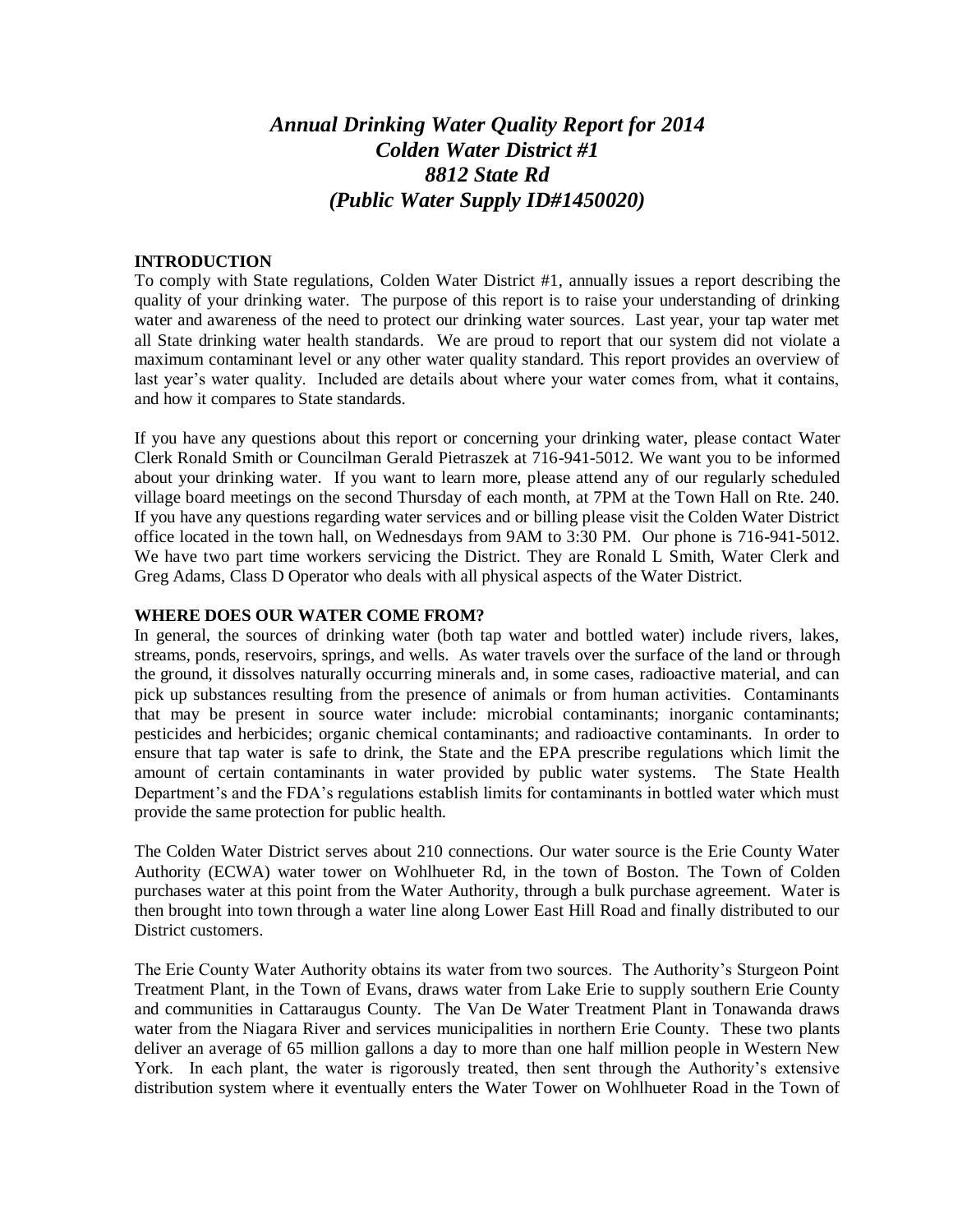Boston. Finally, the water is tested again by the Town of Colden on a regular schedule for chlorine residuals and for bacteria.

The Erie County Water Authority does issue an Annual Water Quality Report each year. Their 2014 AWQR will be available for review and is available in electronic form at [www.ecwa.org](http://www.ecwa.org/) . If you have any questions regarding this report, please submit your requests to [questionscomments@ecwa.org](mailto:questionscomments@ecwa.org)

#### **ARE THERE CONTAMINANTS IN OUR DRINKING WATER?**

As the State regulations require, we routinely test your drinking water for numerous contaminants. These contaminants include: microbiological compounds such as total coliform and E.coli bacteria, turbidity, inorganic compounds such as nitrate and lead, volatile organic compounds, total trihalomethanes, haloacetic acids, and radiological compounds. The 2014 Water Quality Monitoring Report – Annual Water Quality Report Supplement", prepared by the Erie County Water Authority can be found on their web site at [www.ecwa.org.](http://www.ecwa.org/) The tables presented depict which compounds were tested for and which compounds were detected or not detected in your drinking water. The State allows testing for some contaminants less than once per year because the concentrations of these contaminants do not change frequently. Some of the data, though representative, are more than one year old.

It should be noted that all drinking water, including bottled drinking water, may be reasonably expected to contain at least small amounts of some contaminants. The presence of contaminants does not necessarily indicate that water poses a health risk. More information about contaminants and potential health effects can be obtained by calling the EPA's Safe Drinking Water Hotline (800-426- 4791) or the Erie County Health Department at 716-961-6800.

As the State regulations require, we have tested your drinking water for the following contaminants. These contaminants include: total coliform, copper and lead, total Trihalomethanes and Haloacetic Acids. As noted below there were no detections of coliform in any of the monthly samples we collected through 2014. Additionally, there were no exceedences for copper or for lead in the last residential sampling round in August 2012. All of the copper and lead samples tested, fell under the respective action levels for copper and lead.

The Colden Water District is planning future sampling for lead and copper in July of 2015. Additionally, Disinfection Byproducts/stage 2 sampling was conducted in August of 2014. Finally, the Colden Water District was issued a waiver regarding the sampling for asbestos in our system. This waiver expires on December 31, 2015. Since our system was constructed without the use of asbestos containing materials, we will be renewing this waiver with the Erie County Health Department.

# **CHLORINE RESIDUALS**

In addition to contaminant testing, the Colden Water District also performs daily chlorine residual sampling to provide an indication of the proper amount of chlorination present within the water system. The presence or chlorine residual in drinking water indicates that: 1) a sufficient amount of chlorine was added initially to the water to inactivate the bacteria and some viruses that cause diarrheal disease; and 2) the water is protected from recontamination during storage.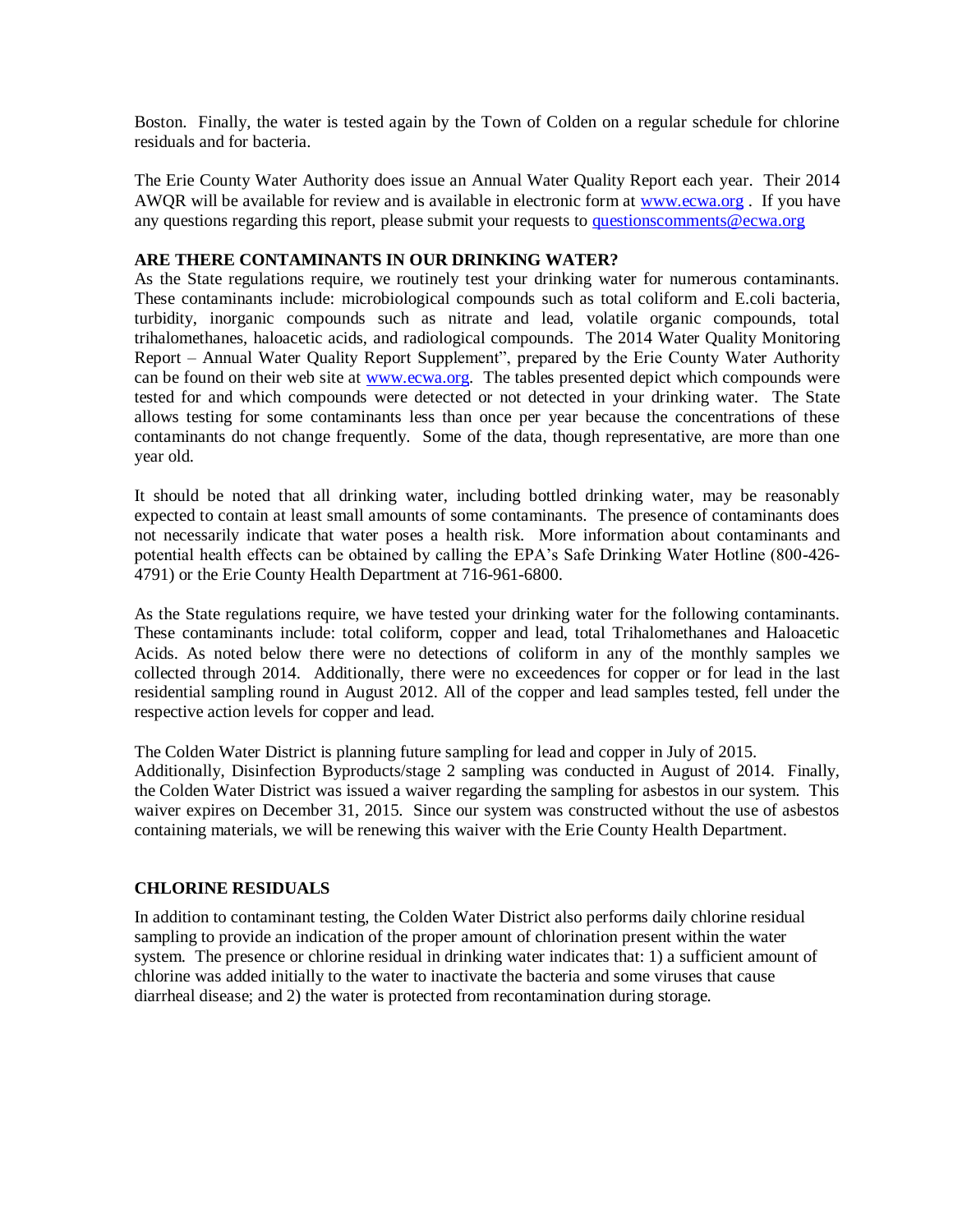| <b>Table of Detected Contaminants</b>                                                                                     |                            |                          |                                                  |                          |             |                                                      |                                                                                                                                                                         |
|---------------------------------------------------------------------------------------------------------------------------|----------------------------|--------------------------|--------------------------------------------------|--------------------------|-------------|------------------------------------------------------|-------------------------------------------------------------------------------------------------------------------------------------------------------------------------|
| <b>Contaminant</b>                                                                                                        | <b>Violation</b><br>Yes/No | Date of<br><b>Sample</b> | Level<br><b>Detected</b><br>(Ave/Max)<br>(Range) | Unit<br>Measure-<br>ment | <b>MCLG</b> | <b>Regulatory</b><br>Limit (MCL,<br><b>TT</b> or AL) | <b>Likely Source of</b><br>Contamination                                                                                                                                |
| <b>DISINFECTANTS</b>                                                                                                      |                            |                          |                                                  |                          |             |                                                      |                                                                                                                                                                         |
| Chlorine Residual                                                                                                         | N <sub>0</sub>             | Every<br>Day             | $0.6^2$<br>$0.11 - 1.28$                         | mg/1                     | N/A         | 4                                                    | Water additive used to<br>control microbes                                                                                                                              |
| <b>INORGANICS</b>                                                                                                         |                            |                          |                                                  |                          |             |                                                      |                                                                                                                                                                         |
| Copper                                                                                                                    | No                         | 8/29/12                  | $350^1$<br>$ND - 390$                            | $\frac{1}{2}$            | 1300        | $AL = 1300$                                          | Corrosion of galvanized<br>pipes; erosion of natural<br>deposits.                                                                                                       |
| Lead                                                                                                                      | N <sub>0</sub>             | 8/29/12                  | $7.6^{1}$<br>$ND - 7.9$                          | $\frac{u g}{l}$          | $\Omega$    | $AL = 15$                                            | Corrosion of household<br>plumbing systems;<br>erosion of natural<br>deposits                                                                                           |
| <b>DISINFECTION BYPRODUCTS</b>                                                                                            |                            |                          |                                                  |                          |             |                                                      |                                                                                                                                                                         |
| <b>Total Trihalomethanes</b><br>Chloroform<br><b>Bromoform</b><br>Bromodichloromethane<br>Dibromochloromethane            | No                         | 8/14/14                  | 69.1                                             | $\frac{u\alpha}{l}$      | N/A         | 80                                                   | By-product of drinking<br>water chlorination needed<br>to kill harmful organisms.<br>TTHMs are formed when<br>source water contains large<br>amounts of organic matter. |
| <b>Total Halocetic Acids</b><br>Monochloroacetic<br>Dichloroacetic<br>Trichloroacetic<br>Monobromoacetic<br>Dibromoacetic | No                         | 8/14/14                  | 18.74                                            | $\frac{u g}{l}$          | N/A         | 60                                                   | By-product of drinking<br>water disinfection needed<br>to kill harmful organisms.                                                                                       |

Notes:

1 - During 2012 we collected and analyzed 5 water samples for copper and lead. The action level for lead and copper was not exceeded at any of the sites tested. The level presented represents the 90th percentile of the 5 sites tested. A percentile is a value on a scale of 100 that indicates the percent of a distribution that is equal to or below it. The 90th percentile is equal to or greater than 90% of the copper values detected at your water system.

2 - The value noted is the average for the entire year of sampling. The range varies depending on the amount of chlorine originally injected by the Erie County Water Authority.

#### **Definitions:**

*Maximum Contaminant Level (MCL)*: The highest level of a contaminant that is allowed in drinking water. MCLs are set as close to the MCLGs as feasible.

*Maximum Contaminant Level Goal (MCLG)*: The level of a contaminant in drinking water below which there is no known or expected risk to health. MCLGs allow for a margin of safety.

Action Level (AL): The concentration of a contaminant which, if exceeded, triggers treatment or other requirements which a water system must follow.

*Non-Detects (ND)*: Laboratory analysis indicates that the constituent is not present.

*Milligrams per liter (mg/l)*: Corresponds to one part of liquid in one million parts of liquid (parts per million - ppm).

*Micrograms per liter (ug/l)*: Corresponds to one part of liquid in one billion parts of liquid (parts per billion - ppb).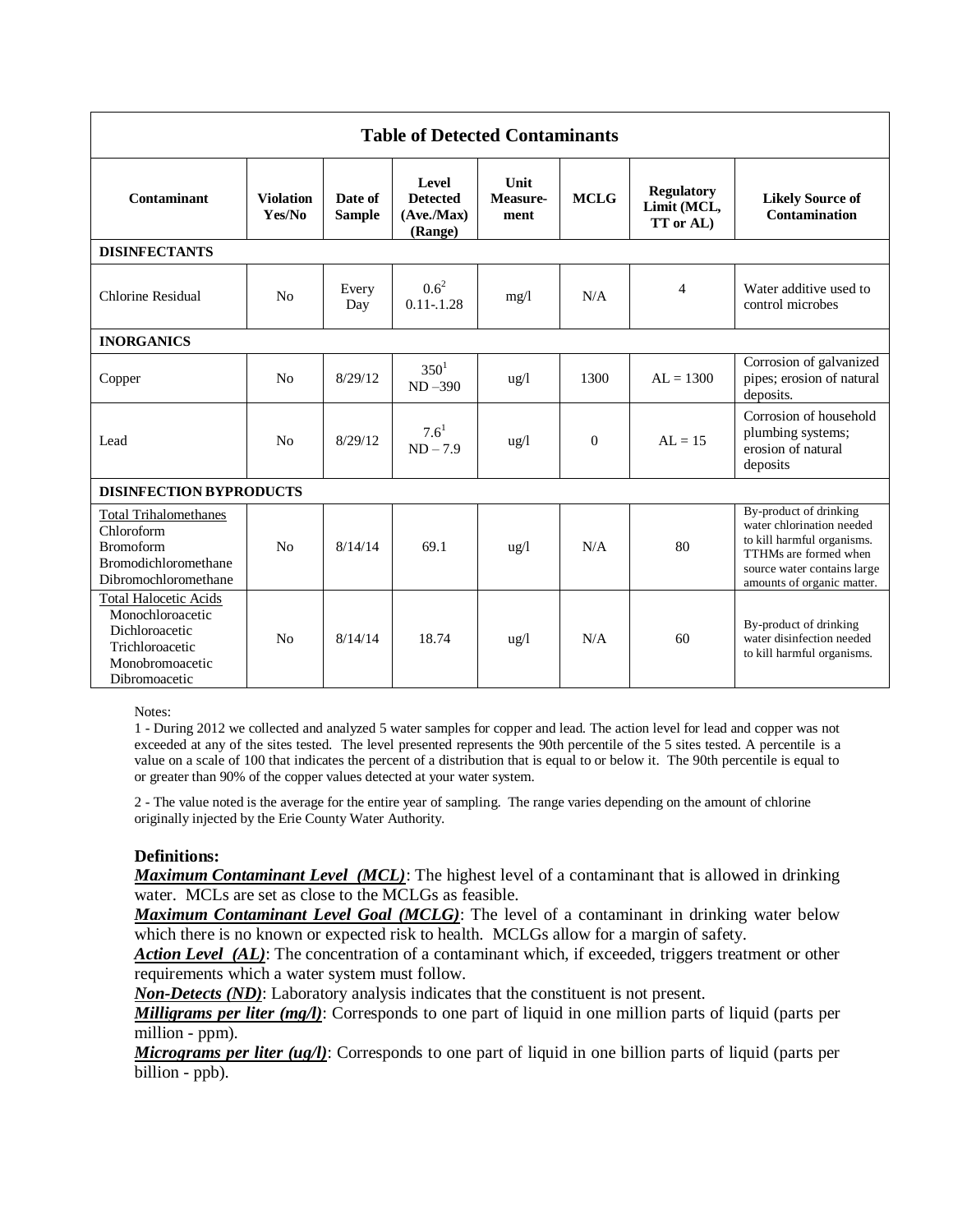*Maximum Residual Disinfectant Level (MRDL)*: The highest level of a disinfectant allowed in drinking water. There is convincing evidence that addition of a disinfectant is necessary for control of microbial contaminants.

*Maximum Residual Disinfectant Level Goal (MRDLG)*: The level of a drinking water disinfectant below which there is no known or expected risk to health. MRDLGs do not reflect the benefits of the use of disinfectants to control microbial contamination.

*N/A*: Non Applicable

# **WHAT DOES THIS INFORMATION MEAN?**

As you can see by the table, our system had no violations. We have learned through our testing that some contaminants have been detected; however, these contaminants were detected below New York State requirements. We are required to present the following information on lead in drinking water:

If present, elevated levels of lead can cause serious health problems, especially for pregnant women, infants, and young children. It is possible that lead levels at your home may be higher than at other homes in the community as a result of materials used in your home's plumbing. Erie county Water Authority is responsible for providing high quality drinking water, but cannot control the variety of materials used in plumbing components. When your water has been sitting for several hours, you can minimize the potential for lead exposure by flushing your tap for 30 seconds to 2 minutes before using water for drinking or cooking. If you are concerned about lead in your water, you may wish to have your water tested. Information on lead in drinking water, testing methods, and steps you can take to minimize exposure is available from the Safe Drinking Water Hotline (1-800-426-4791) or at http://www.epa.gov/safewater/lead.

# **IS OUR WATER SYSTEM MEETING OTHER RULES THAT GOVERN OPERATIONS?**

During 2014, our system was in compliance with applicable State drinking water operating, monitoring and reporting requirements. The Colden Water District #1 will continue to provide the residents of Colden with the safest drinking water through reliable and efficient service which meet all guidelines and standards.

# **DO I NEED TO TAKE SPECIAL PRECAUTIONS?**

Although our drinking water met or exceeded state and federal regulations, some people may be more vulnerable to disease causing microorganisms or pathogens in drinking water than the general population. Immuno-compromised persons such as persons with cancer undergoing chemotherapy, persons who have undergone organ transplants, people with HIV/AIDS or other immune system disorders, some elderly, and infants can be particularly at risk from infections. These people should seek advice from their health care provider about their drinking water. EPA/CDC guidelines on appropriate means to lessen the risk of infection by Cryptosporidium, Giardia and other microbial pathogens are available from the Safe Drinking Water Hotline (800-426-4791).